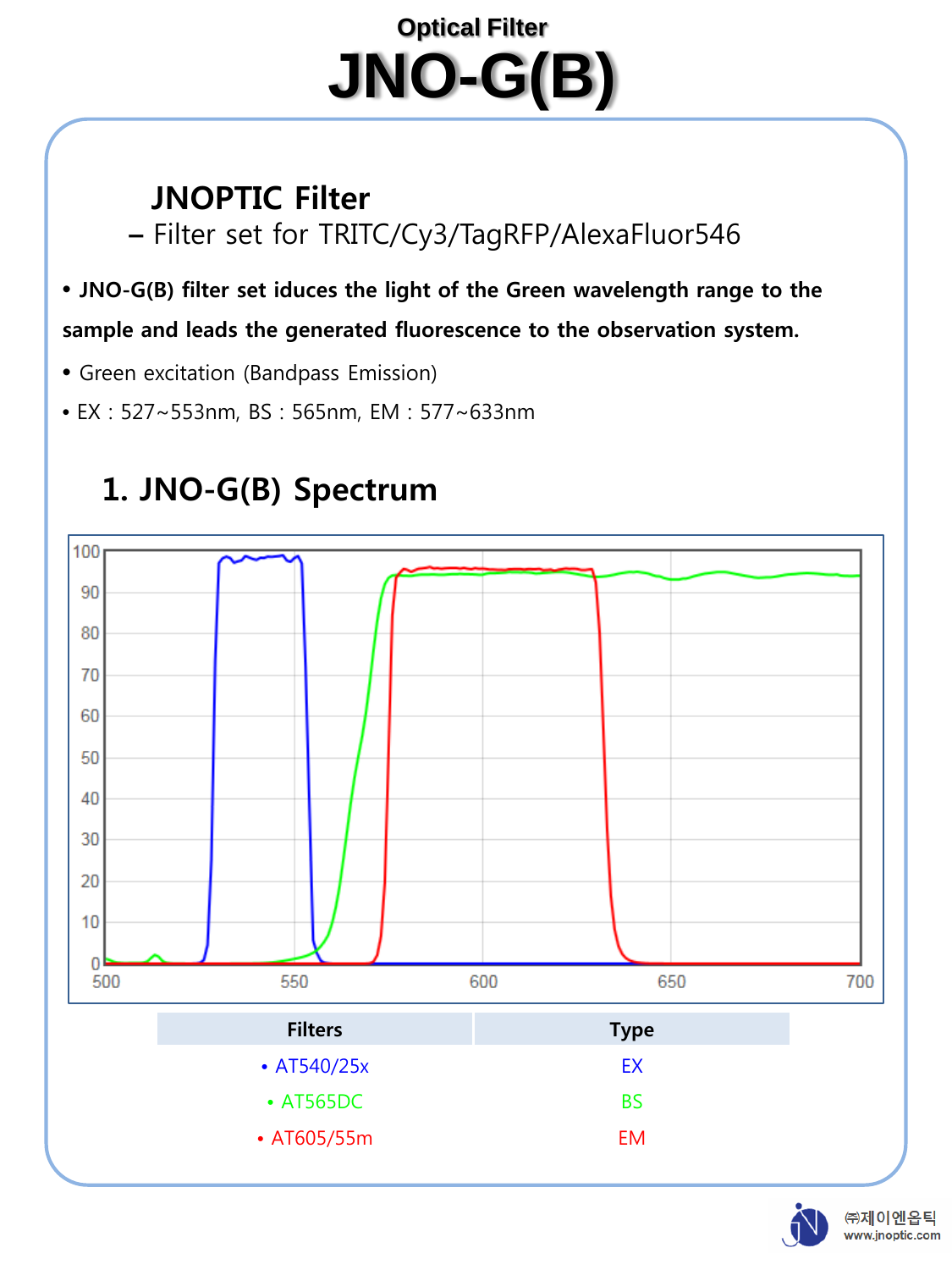# **2. JNO-G(B) Spec**

- Typical Application(s) : Widefield Microscopy
- Coating : Sputter/Hard Coated
- Round excitation and emission filters mounted in anodized aluminum rings

2.3mm thick, up to 25mm in diameter (for standard sizes)

• Rectangular dichroics up to 26x38mm, 1mm thick, to fit standard microscope manufacturer filter cubes (for standard sizes)

**\*\*\* For filters larger than 25mm and dichroics larger than 26x38mm, please contact us for pricing.**

# **3. Main Fluorochromes : TRITC**



#### **\* TRITC VS JNO-G(B)**

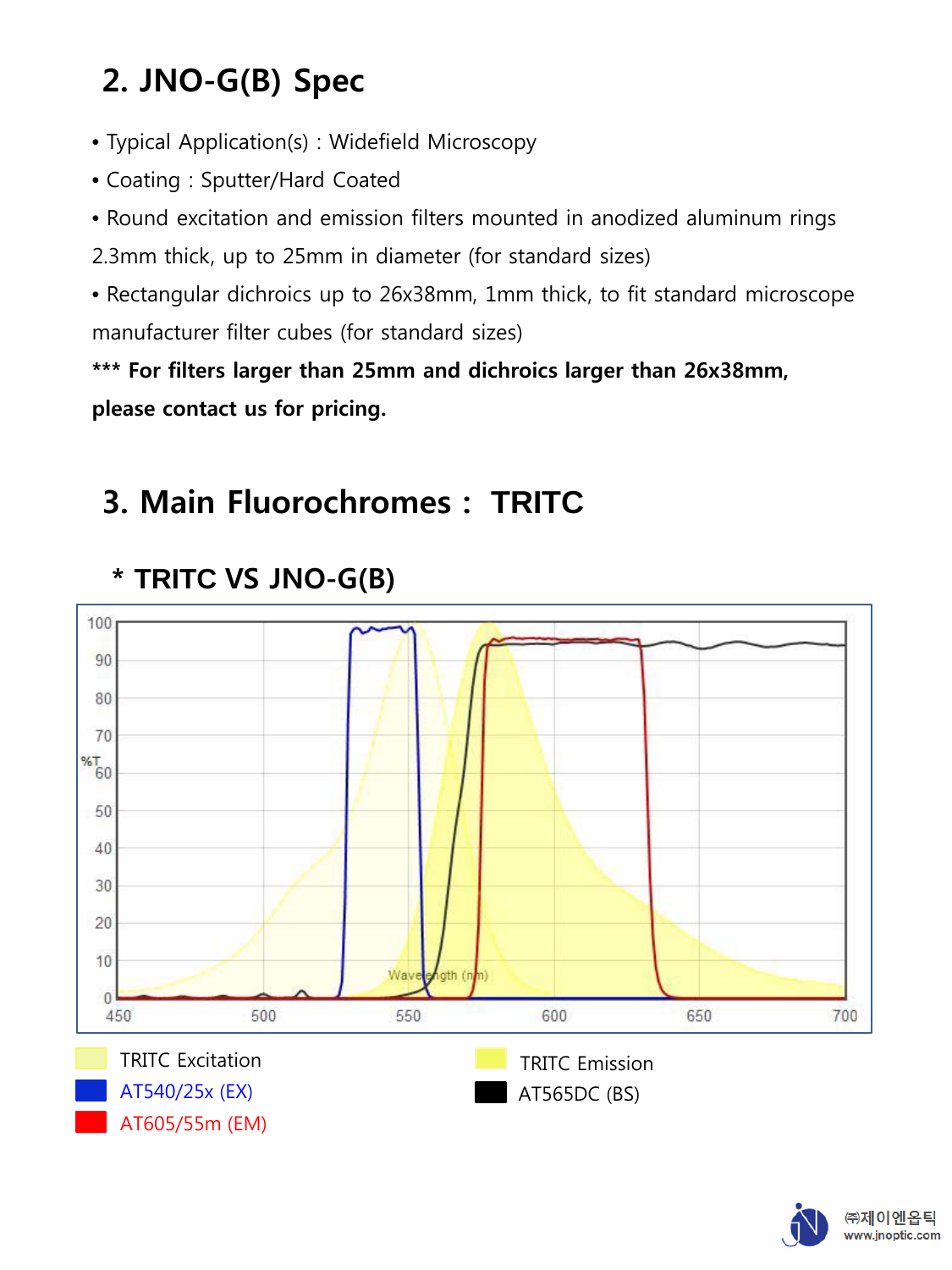# **4. Other Fluorochromes**

#### **\* Cy3 VS JNO-G(B)**



#### **\* AlexaFluor546 VS JNO-G(B)**



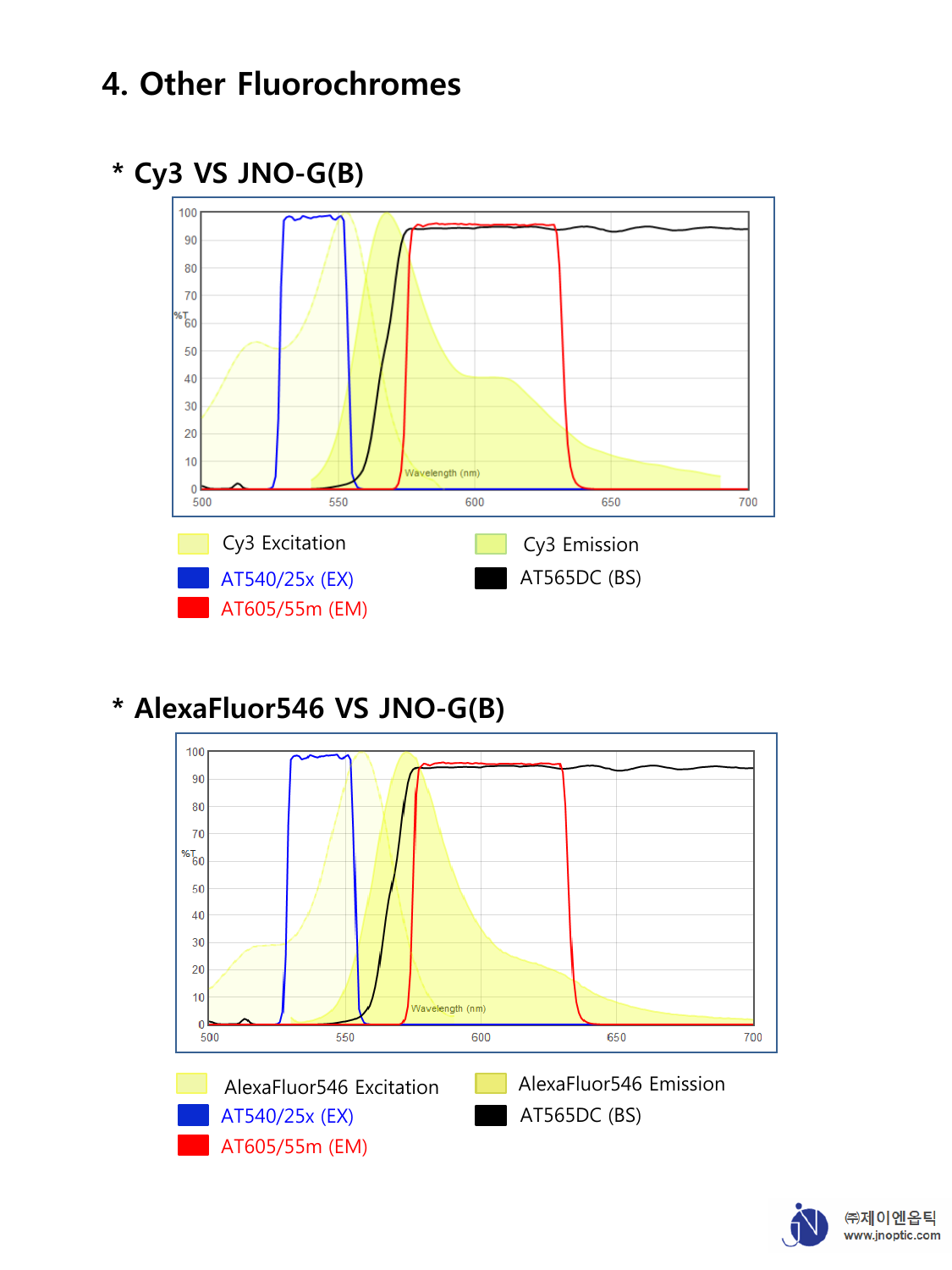# **5. JNO-G(B) Image**



Filter Set : JNO-G(B) Camera : AcquCAM 23GR2 C-mount adapter : 0.5x Lens : UPLAPO20X Sample : bovine pulmonary artery endothelial cell, BPAEC



Filter Set : JNO-G(B) Camera : AcquCAM 3G C-mount adapter : 0.5x Lens : UPLAPO20X Sample : bovine pulmonary artery endothelial cell, BPAEC



Filter Set : JNO-G(B) Camera : AcquCAM 5G C-mount adapter : 0.5x Lens : UPLAPO20X Sample : bovine pulmonary artery endothelial cell, BPAEC